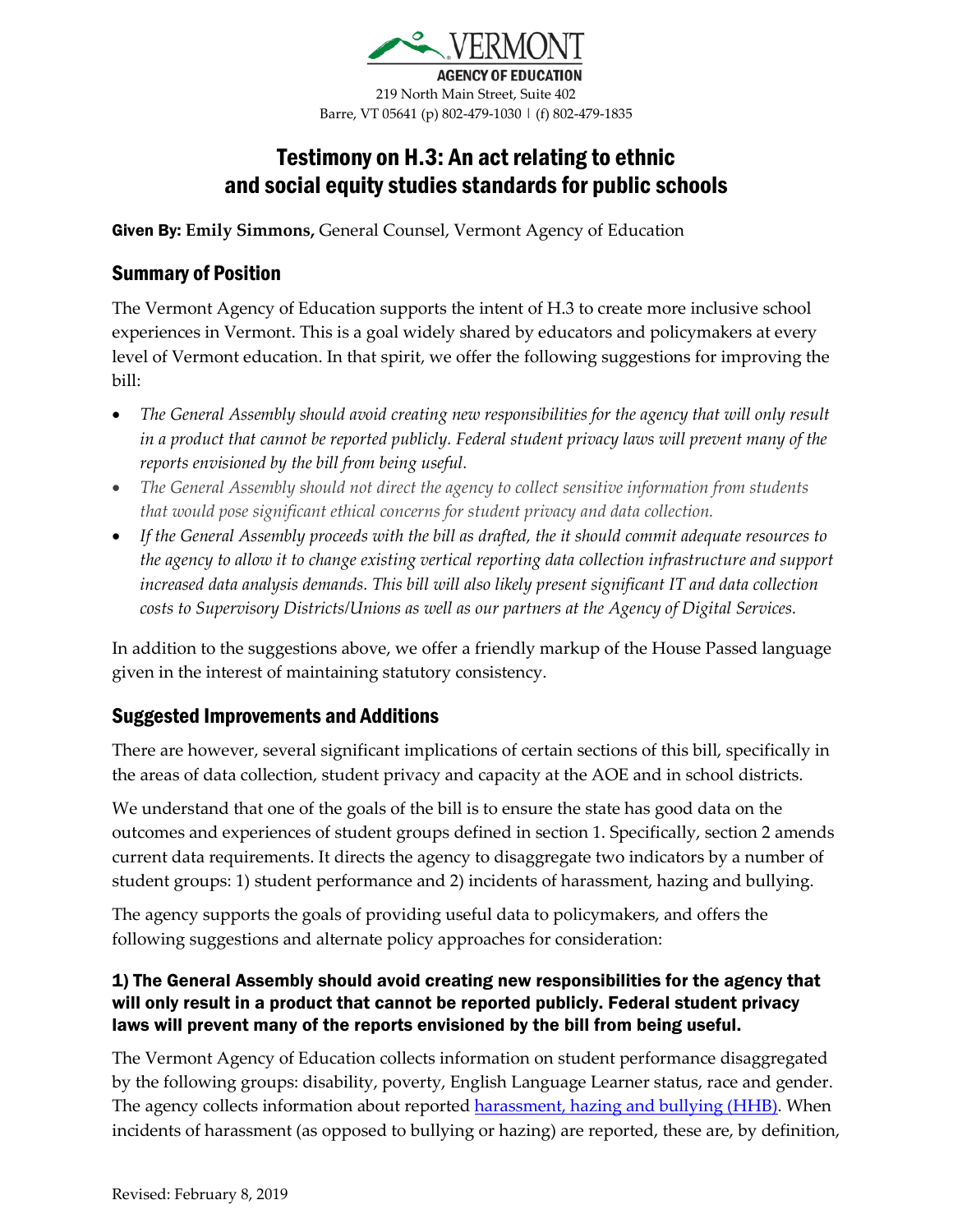reports of conduct directed against a member of a protected class (i.e. race, color, religion, creed, national origin, marital status, sex, sexual orientation, gender identity or disability).

The agency reports the information described above, but our reporting ability is limited by federal student privacy law (FERPA). Numbers that would reveal personal information about a student may not be reported or made public. This includes the number standing alone and in combination with other publicly-available data. An "n-size" of 11 is the cutoff for reporting in Vermont. Reporting data with totals smaller than 11 would cause the agency to violate federal law, so we suppress these data in reports. When the agency publishes a report that will include data cells of 11 of smaller, we use an asterisk for that cell. Cells that would contain a "0" are also reported as asterisks, because zero is a number smaller than 11.

Vermont's very small student population results in a limited ability to publish reports in the same way larger states can. This is unavoidable *unless and until* we see a dramatic rise in student population. Even if federal law changed, the agency would still take ethical and responsible steps to protect student privacy, and we trust the General Assembly would support those efforts.

It is helpful to acknowledge that there is a tension between ensuring privacy and providing information:

- In practical terms, when the desired report would examine a smaller population of students, for instance a supervisory union, the universe of reportable data is correspondingly smaller. A report on a particular student group, which is by definition a smaller number than the total students in the given population, is generally going to result in numbers below 11, meaning that the data will be reported as an asterisk.
- The use of statewide data is one good strategy to avoid these suppression issues. Certain questions, however, will still result in suppressed data. The small enrollment numbers of many Vermont schools and even smaller numbers of incidents of hazing, harassment, and bullying associated with the protected classes listed above will mean that in many, if not all cases, the data will be suppressed to protect student privacy
- Even at the SD/SU level or statewide, some, if not all, categories of student data would be suppressed
- Suppressed data will have little value for the purposes of achieving the goals of this section as amended by H.3

### Suggestion for Alternate Policy Approach:

*Use the YRBS (Youth Risk Behavior Survey), the annual HHB Report, and the ESSA State Report Card to monitor outcomes for students.* 

The YRBS provides data on experience of bullying behaviors disaggregated by race, sexual orientation and gender identity. Each year, the agency is required by current law to report the number of harassment, bullying and hazing incidents reported in schools. The ESSA State Report Card provides data on the performance of historically marginalized groups across several measures, including standardized tests.

These three data sets provide the General Assembly and the public with useful information that can guide future policy discussions.

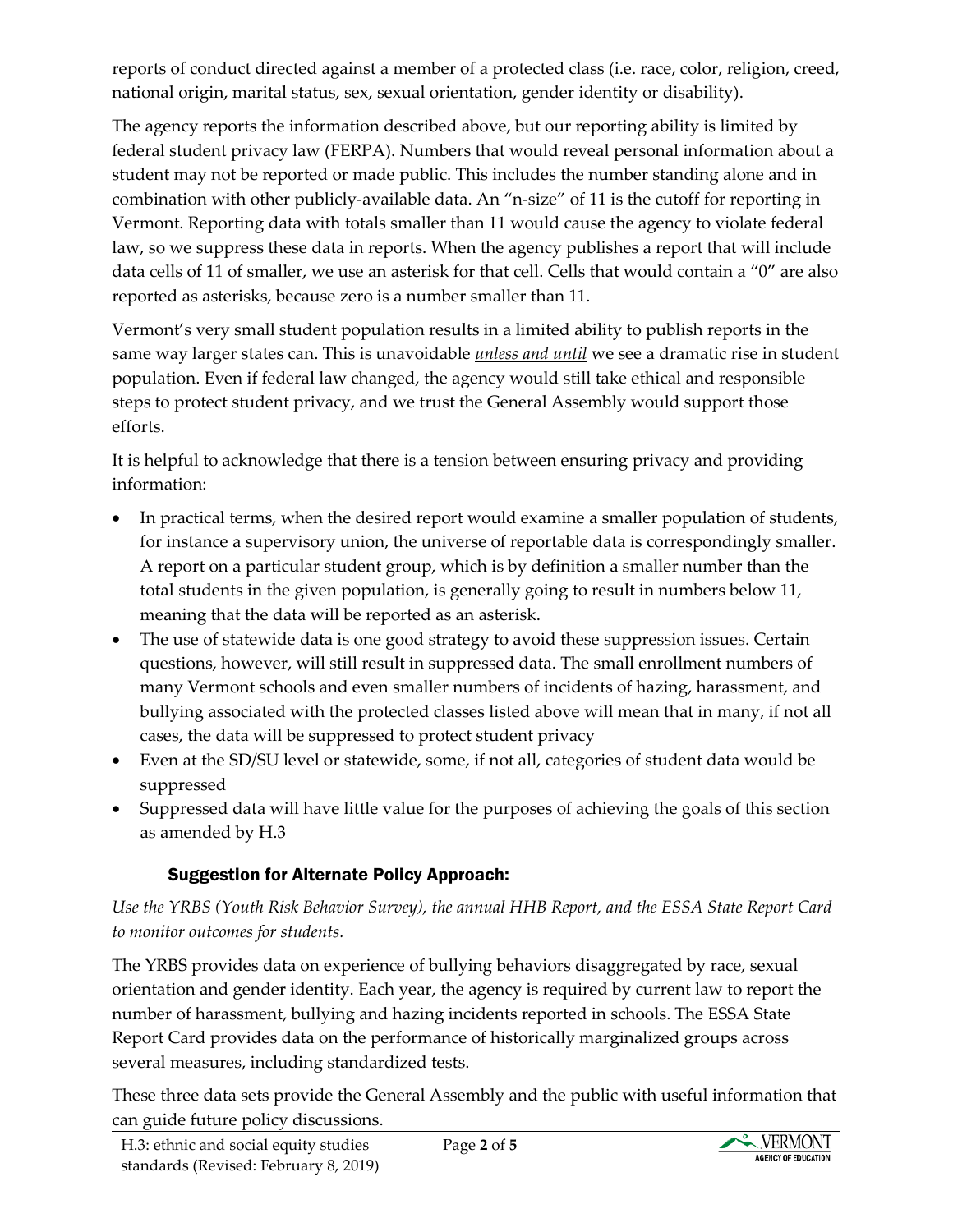#### 2) The General Assembly should not direct the agency to collect sensitive information from students that would pose significant ethical concerns for student privacy and data collection.

Section 2 directs the agency to add three identifiers to the data collection we currently conduct. These identifiers are *religious group affiliation*, *sexual orientation* and *gender identity*. These categories of personal information above are not currently collected, and if collected, would pose serious implications for student privacy in both data collection and student records management.

First, collection of these data by school districts would be extremely invasive. Requests for this information from students, who are minor children, by an authority figure, regardless of how sensitively handled, could negatively impact LGBTQIA students and students who are members of a religious minority, particularly if these students are already grappling with issues of identity and expression.

If the General Assembly is determined to require this collection, training is needed. Prior to requiring that school staff pose these questions to minors and/or vulnerable youth, we would recommend that our educators are provided the opportunity to engage in professional learning to support responsible interviewing and student engagement practices.

The Agency of Education considers academic research best practices and the impacts of new data collections. During the 60<sup>th</sup> session of the United Nations Commission on the Status of Women in March of 2016, Andrew Park presented on data collection methods for sexual orientation and gender identity. During that discussion he made several recommendations; two of which are relevant to this topic:

- "Government and researchers should, at all times, consider any safety consequences of research and efforts."
- "Government and researchers should, at all times, observe ethical standards and other standards related to research with human subjects."

Additionally, the Equity Project of Indiana University – a "consortium of projects dedicated to providing high quality data to educational decision-makers in order to better understand and address issues regarding educational equity…" – not only recognizes that asking students to self-report gender identity and sexual orientation poses significant privacy concerns but also, has used *anonymous* surveys when making recommendations to link school discipline issues and gender identity and sexual orientation.

The General Assembly should deliberatively weigh the implications of collecting such data in terms of creating lists of private and personal identity data, risk of government overreach and invasion of privacy against the potential usefulness of such data.

## Resource and Administrative Considerations

If the General Assembly chooses to proceed with the bill as currently drafted, the General Assembly should commit adequate resources to the agency to allow it to:

- a) change existing vertical reporting data collection infrastructure and
- b) support increased data analysis demands presented by this work.

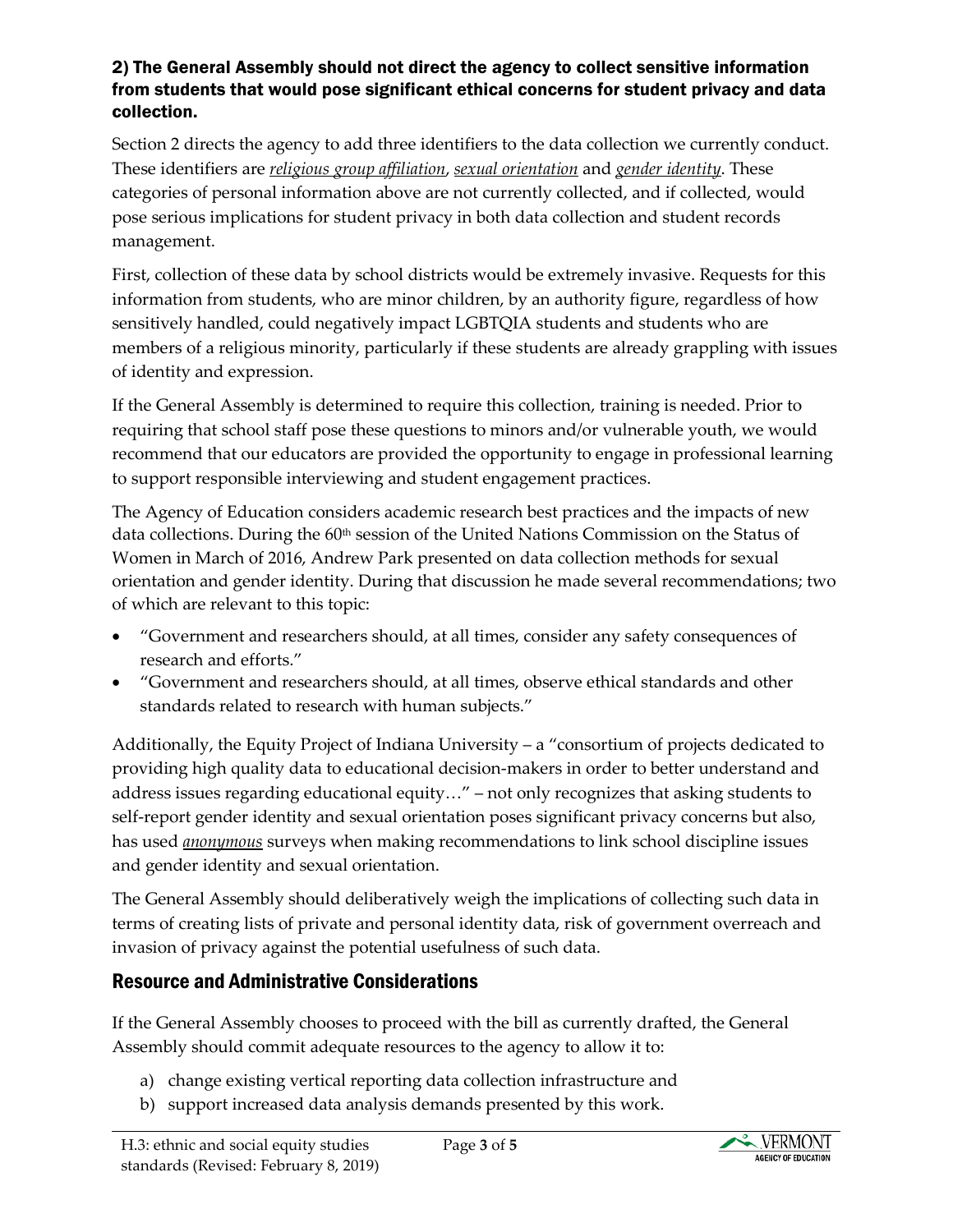Changes in this bill will also likely present significant IT and data collection costs to Supervisory Districts/Unions as well as our partners (in data collection) at the Agency of Digital Services.

To the extent you conclude the need for this collection outweighs the risks, the General Assembly should thoroughly examine other state-level collections of this type of individual student information and invest in the requisite personnel and data infrastructure at the AOE to responsibly serve all of our students.

If the agency is ultimately to collect this additional data, it will present a significant collection and analysis burden on the agency and SD/SUs. In addition, supporting effective operation of the Working Groups will place additional responsibilities on the AOE:

- *As currently drafted*, H.3 places significant additional data processing and analysis burdens on the agency. In order to comply with this requirement and ensure that sensitive student data is protected, the agency recommends the addition of:
	- o 2 FTE for analysts in the Data Management and Analysis Division.
- The agency does not currently have a position that coordinates the school climate, counseling, and advisory components of the bill as drafted. In order to successfully implement these requirements by schools and at the agency, the agency recommends the addition of:
	- o 1 FTE for a School Counseling Coordinator in Student Pathways.
- The agency does not currently have a position to assist SDs/SUs/schools in attracting, retaining and training existing personnel (e.g., critical race theory in education, ethnic studies standards integration, teacher preparation and inclusive practices, etc.). In order to adequately support the Working Group and the field in this work, the agency recommends the addition of:
	- o 1 FTE for a Diversity and Inclusion Coordinator

Properly supporting the work of this bill will require 4 additional positions. These positions should be funded at an average of **\$125,000** per FTE for a total additional appropriation of **\$500,000 in FY2020.**

In addition to the staffing resource needs outlined above, additional resources will be needed for the following items:

- AOE-assigned ADS services to administer data collection. Adjustments of the system could range above \$25,000 in contracted services or an unknown number/fraction of FTE to conduct the work.
- A new buildout of the SLDS vertical reporting system will be necessary, with significant related costs. It is also unclear if contractual changes can be made at this stage of the implementation.

Finally, additional requirements will be placed on SD/SUs in order to comply with the bill as drafted.

• Additional data collection burdens will be placed on SD/SUs.